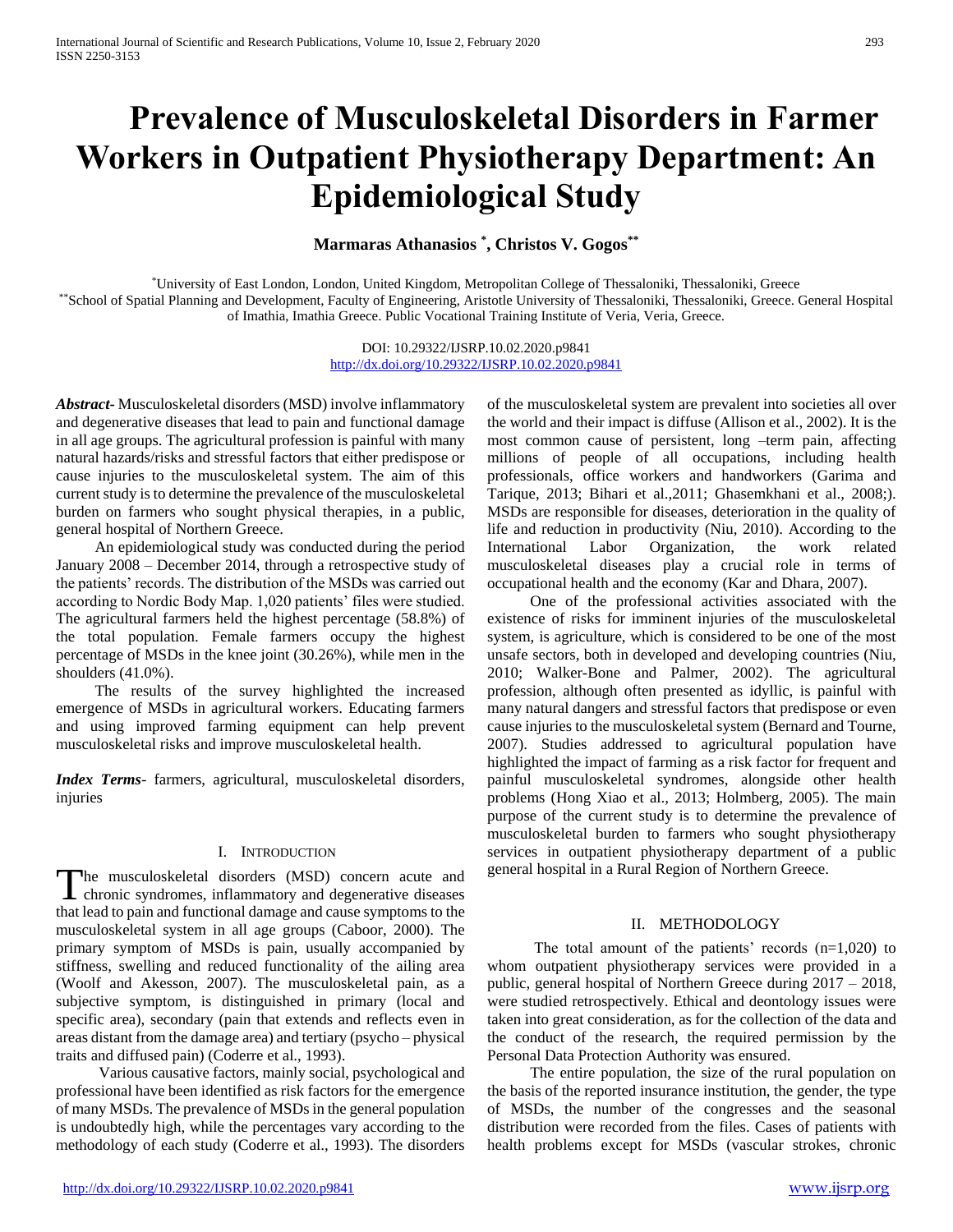obstructive pulmonary disease and others), who were double registered, aged < 18 and with incomplete recording data were excluded from the study.

 For the distribution of MSDs per physical area, the technique of Nordic Body Map, was used, specifying nine (Bihari et al., 2011) physical areas: neck, shoulders, elbows, arms, spine, loins, hips, knees and ankle joints.

III. RESULTS AND DISCUSSION

 According to the results of the study, the highest percentage of the patients were farmers (58.8%), while a small percentage 2.2% concerned people without a profession and insurance coverage and other cases (Table 1).

## **Table 1: Distribution of the population per occupational status**

| Occupation        | Frequency (n) | Percentage (%) |
|-------------------|---------------|----------------|
| Farmers           | 600           | 58.8           |
| Private employees | 171           | 16.8           |
| Public servant    | 144           | 14.1           |
| Self-employed     | 85            | 8.3            |
| Other             | 20            | 2.2            |
| Total             | 1.020         | 100            |

 In terms of the gender of the rural population with MSDs, a heterogeneous distribution was observed. Women held a percentage of 71.0%, while men 29.0%. (Table 2).

## **Table: 2. Distribution of rural population with MSDs in terms of gender**

| Gender | Frequency (n) | Percentage $(\% )$ |
|--------|---------------|--------------------|
| Male   | 175           | 29.0               |
| Female | 425           | 71.0               |
| total  | 600           | 100                |

 The percentage ratio of MSDs shows deviations that are shown in table 3. Specifically, men show a higher percentage of MSDs in the shoulders (41.0%), while women in the knees (30.1%). The lower MSD rate in both genders concerns the ankle joint (male: 1.8%, female: 1.9%).

| Anatomical area   | Male          |                   | Female        |                   |
|-------------------|---------------|-------------------|---------------|-------------------|
|                   | Frequency (n) | Percentage $(\%)$ | Frequency (n) | Percentage $(\%)$ |
| <b>Neck</b>       | 13            | 7.5               | 46            | 10.8              |
| <b>Shoulders</b>  | 72            | 41.0              | 23            | 5.4               |
| Elbows            | 14            | 8.0               | 48            | 11.3              |
| Wrist/Hands       | 46            | 26.0              | 53            | 12.5              |
| <b>Upper Back</b> | 8             | 4.5               | 47            | 11.0              |
| <b>Lower Back</b> | 8             | 4.5               | 58            | 13.7              |
| <b>Hips</b>       | 6             | 3.4               | 14            | 3.3               |
| Knees             | 5             | 2.8               | 128           | 30.1              |
| Ankles/Feet       | 3             | 1.8               | 8             | 1.9               |
| Total             | 175           | 100               | 425           | 100               |

## **Table: 3. Prevalence of MSDs per anatomical area and gender**

As far the seasonal distribution of the request for treatment of the MSDs is concerned, the following seasonal distribution was observed: winter (33%), autumn (26%), spring (24%) summer (17%) (graph. 1)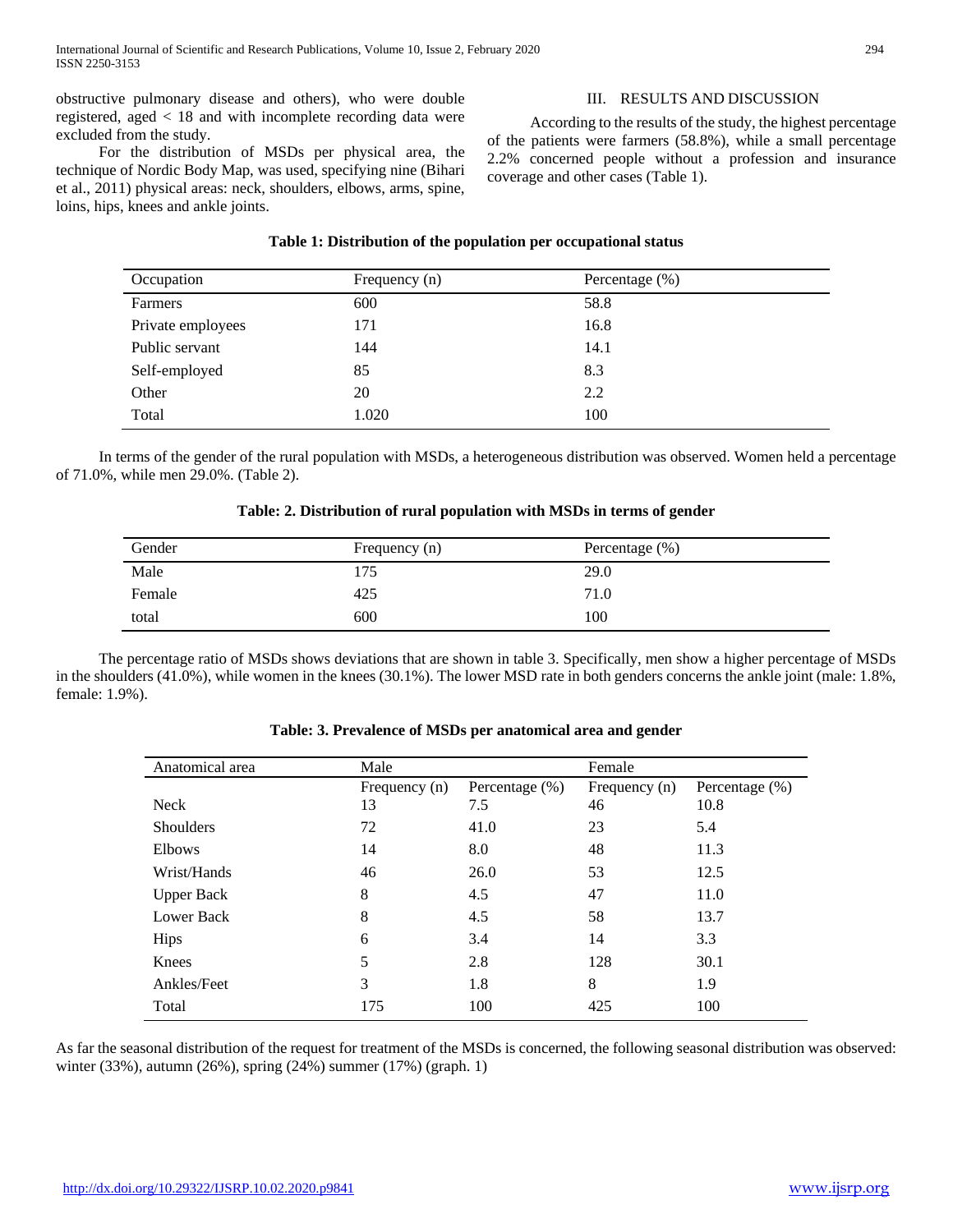

**Graph 1. Seasonal distribution of MSDs**

 In this specific survey, it was found that the highest percentage of people with reported MSDs were people who dealt with agricultural work. Agriculture is generally regarded, both by farmers and general public, as a healthy profession that promotes physical activity (Hong Xiao et al., 2013). However, the reality is that due to the nature of the agricultural work, farmers and those who work in farms are at greater risk of developing MSDs (Nyfoudi, 2012; Pickett et al., 2001) like cervical syndrome, tendinitis and tenosynovitis carpal tunnel syndrome (Kirkhorn et al., 2003; Jagga et al., 2011), hip and knee disability and osteoarthritis (Bernard and Tourne, 2007), sciatica and low back pain (Kirkhorn, 2010), sprains and muscle's strains, dislocations and fractures accompanied with soft tissues lesions (Kolstrup, 2012).

 Examples of some natural hazards that farmers are facing during their labor are the lifting and transport of loads (Allison et al, 2002), the adoption of awkward and hazardous body and working postures (Bartels et al., 2000), the falls from height or due to slippery surfaces, the exposure to vibrations from the use of agricultural vehicles and the use of motorized hand tools (Paoli and Merllie, 2001; Nonnenmann et al., 2010).

 The rural population of this research area deals primarily with the intensive cultivation, having as a primitive cultivation the trees, a situation that forces the farmers to be exposed to vibrations from the long use of agricultural vehicles and especially the tractors. Also, the excessive bending of the trunks and the transport of loads make the lump prone to injuries of the intervertebral discs and subsequent back pain. Essentially, these are works that act as a source of biochemical loading in the musculoskeletal system, while these external loads are caused by the body position during work.

 In this specific research, from the data analysis, a higher frequency of MSDs was shown to women and it was also reported by other researchers, too (Das, 2015; Menon and Seshadri, 2004). Female farmers participate in all farming activities (Singh and Arora, 2010) (sowing, watering, harvesting, packaging, and storing), playing a significant role in in the agricultural development (Hurst, 2007). It is more possible to suffer from MSDs with chronic pain, due to their smaller body size and muscular strength, compared to men (Marras et al., 2002), a fact

that constitutes their muscular system weaker to bear relative loads in comparison with the men (Suthar and Kaushik, 2001).

 According to the results, the MSDs that concern the knee joint hold a prominent position, among women. Standing, long walking in rough terrain in the field, uncomfortable postures and body twisting on the knees are some of the reasons that are responsible for the emergence of osteoarthritis (Birabi et al., 2012), meniscus and ligaments injuries (Suthar and Kaushik, 2013; Bridger, 2008).

The adoption of prolonged bending in the lumbar and the labor near the surface of the terrain for specific agricultural works strain the lumbar spine and are responsible for the prevalence of chronic pain and dysfunctions of female's agricultural population lumbar internationally (Rosecrance et al., 2006; Gomez et al., 2003;) despite all the implemented innovations in the agricultural sector (Engberg, 1993).

 Social and psychological factors can also play a crucial role in the more frequent emergence of musculoskeletal pain in women because of their numerous domestic activities that enhance more their suffering and mental and physical burden (Menon and Seshadri, 2004). Additionally, women probably ache more, perhaps due to hormonal differences (Dimich-Ward et al., 2004). Regarding the male population, the highest frequency of MSDs, in comparison to the women, was observed in the area of shoulders. The harvesting of fruits as well as other agricultural works require long hour activity of upper extremities in a position higher than the level of the shoulders. A condition that imposes static load, leads to overuse injury. As the shoulder joint is the most mobile joint of the human body (Waris et al., 1979) the repetitive movements in the area and the continual exercise of muscular effort lead to the excess of the stamina limit of soft tissues as well as the joint itself (Rautiainen and Raynlds, 2002). Also, men use to a greater extent, the agricultural tools, a fact that probably enhances the exposure to hazards that function pre – open to the emergence of injuries in the specific area (Earle-Richardson et al., 2005).

 The increased turnout in the department of physiotherapy and the registration of MSDs during the autumn and winter period coincides with the end of the agricultural season. The intensity of the agricultural work during spring and summer, apparently, acts as a deterrent to the search for physiotherapy, therapeutic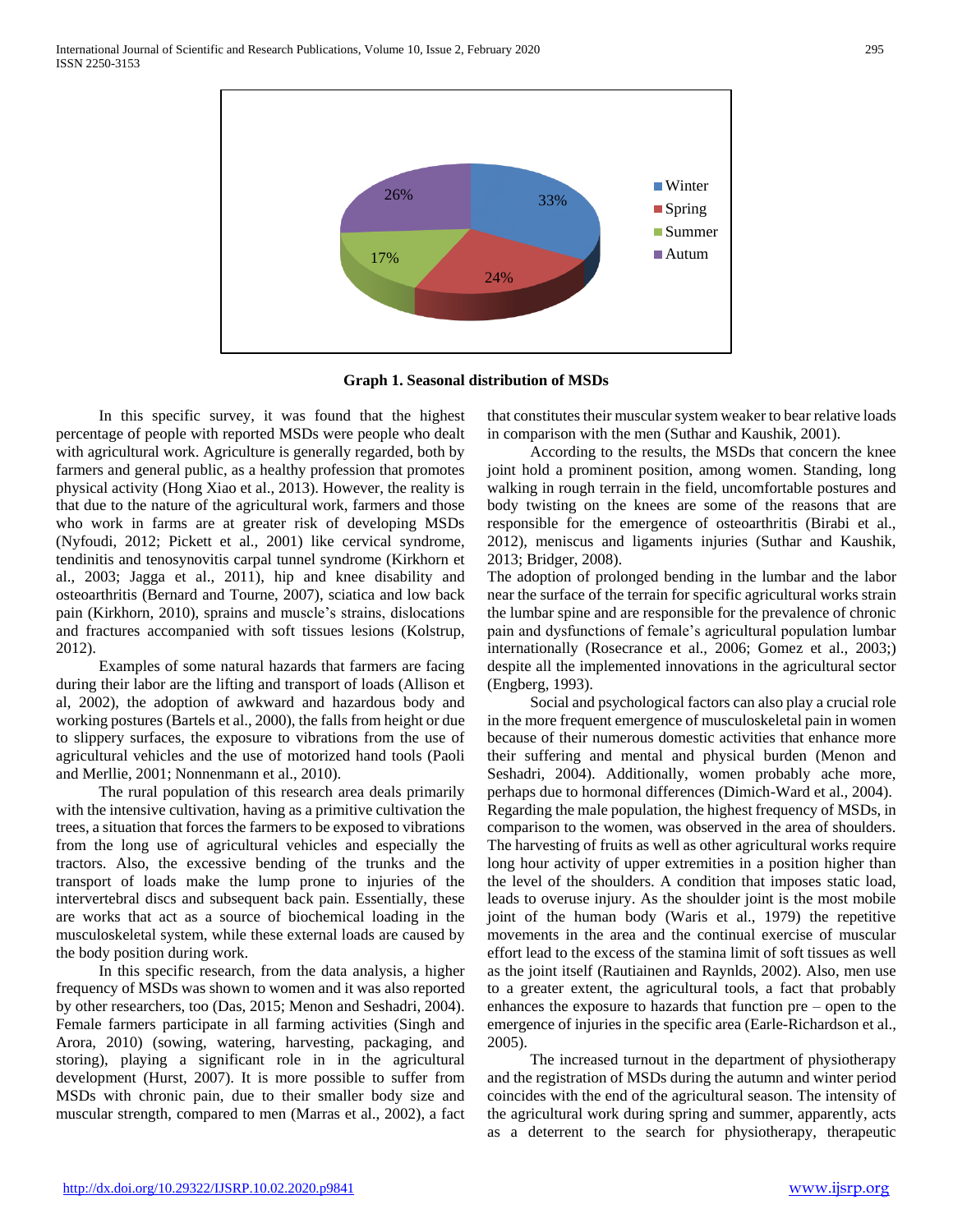treatment of chronic musculoskeletal problems, to avoid the loss of working hours.

#### *Limitations*

 There were many limitations in this study. Initially, it was not possible to clarify the causality of MSDs, whether they only emerged as a consequence of agricultural work. Additionally, taking into great account the retrospective study of the data, the distribution of MSDs per physical area wasn't feasible due to self – reporting of the patients. Consequently, the possibility of assessing accompanying health problems that may have been related to existing MSDs was therefore limited.

 Future researches could focus on the functional burden due to the MSDs and their impact on the quality of life associated with health. Also, it is useful to investigate the profile of the farmer – leader of agriculture, as well as his wife's, as the typology of farmers' farms in relation to the type and frequency of the musculoskeletal disorder they suffer from.

### IV. CONCLUSIONS

 The results of the survey highlighted the phenomenon of the increased emergence of MSDs in the agricultural population of the research region. It is obvious that agriculture related people, men and women alike are exposed to many musculoskeletal injuries related to their work, to the extent that their prevention should be recognized as the highest priority as far as the issue of the safety of the agricultural holdings is concerned.

 Knowledge and education related to the use of improved agricultural equipment, safe working methods and proper body position can contribute to the mitigation/ alleviation of musculoskeletal risks in agriculture, strengthening the agricultural community and restricting the musculoskeletal pains. Studies and articles confirm the importance of farmers training and ergonomic design of the tools used for the modification and re – examination of the adopted working positions (Vyas, 2014; Vyas, 2012; Costa and Camarotto, 2012; Cha et al., 2009; Menzel, 2007). Additionally, the great amount of factors of musculoskeletal diseases imposes their timely recognition and treatments as well as they are chronically treated.

**Competing interests:** None declared.

#### **REFERENCES**

- [1] Allison, T.R, Symmons, D.P., Brammah, T., Haynes, P., Rogers, A., et al. (2002). "Musculoskeletal pain is more generalised among people from ethnic minorities than among white people in Greater Manchester". Annals of the Rheumatic Disease; 61: 151-156
- [2] Bartels, S., Niederman, B. and Waters, T/R. (2000). "Job hazards for musculoskeletal disorders for youth working on farms". Journal of Agricultural Safety and Health; 6: 191-201
- [3] Bernard, C. and Tourne, M. (2007). "Musculoskeletal disorders in agriculture". La Revue du Praticien; 57(11): 45-50
- [4] Bihari, V., Kesavachandran. C., Pangtey, B.S., Srivastava, A.K, et al. (2011) "Musculoskeletal pain and its associated risk factors in residents of National Capital Region". Indian Journal of Occupational and Environmental Medicine; 15: 59-63.
- [5] Birabi, B.N., Dienye, P.O. and Ndukwu, P.O. (2012). "Prevalence of low back pain among peasant farmers in a rural community in South-South

Nigeria". Rural Remote Health; 12:1920. Διαθέσιμο στο: http://www.rrh.org.au. Ανάκτηση 1/8/2015

- [6] Bridger, R.S. (2008). "Introduction to Ergonomics". London, Taylor and Francis
- [7] Caboor, D.E. (2000). "Implications of an adjustable bed height during standard nursing tasks on spinal motion, perceived exertion and muscular activity". Ergonomics; 43(10):1771-1780
- [8] Cha ES, Kong KA, Moon EK, Lee WJ. (2009). "Prevalence and changes in chronic diseases among South Korean farmers: 1998 to 2005". BMC Public Health; 9:268. doi: 10.1186/1471-2458-9-268
- [9] Coderre T.J., Katz J., Vaccarino A.L. and Melzack R. (1993). "Contribution of central neuroplasticity to pathological pain: review of clinical and experimental evidence". Pain; 52:259-285
- [10] Costa, S.E. and Camarotto, J.A. (2012). "An ergonomics approach to citrus harvest mechanization". Work; 41(1):5027-5032. doi: 10.3233/WOR-2012- 0794-5027.
- [11] Das, B. (2015). "Gender differences in prevalence of musculoskeletal disorders among the rice farmers of West Bengal, India". Work; 50(2): 229- 240
- [12] Dimich-Ward, H., Guernsey, J.R., Pickett, W. and Rennie, D. (2004). "Gender differences in the occurrence of farm related injuries". Occupational Environment Medicine; 61(1):52–56
- [13] Earle-Richardson, G., Jenkins, P., Fulmer, S., Mason, C. et al. (2005). "An ergonomic intervention to reduce back strain among apple harvest workers in New York State". Applied Ergonomics; 36(3): 327–334
- [14] Engberg, L. (1993). "Women and agricultural work". Occupational Medicine; 8: 869-883
- [15] Garima, G. and Tarique, K. (2013). "Prevalence of Musculoskeletal Disorders in Farmers of Kanpur-Rural, India". Community Medicine & Health Education; 3:7 249. doi: 10.4172/2161-0711.1000249
- [16] Ghasemkhani, M., Mahmudi, E. and Jabbari, H. (2008). "Musculoskeletal symptoms in workers". International Journal of Occupational Safety and Ergonomics; 14: 455-462.
- [17] Gomez, M.I, Hwang, S., Stark, A.D., May, J.J. et al. (2003). "An analysis of self-reported joint pain among New York farmers". Journal of Agricultural Safety and Health; 9:143–157
- [18] Holmberg, S. (2005). "Low back pain comorbidity among male farmers and rural referents: a population-based study". Annals of Agricultural and Environmental Medicine; 12(2): 261-268
- [19] Hong Xiao, Stephen, A. McCurdy, Maria Stoecklin-Marois, Chin-Shang Li, et al. (2013). "Agricultural work and chronic musculoskeletal pain among Latino farm workers: the MICASA Study". American Journal of Industrial Medicine; 56(2): 216-225
- [20] Hurst, P. (2007). "Agricultural Workers and Their Contribution to Sustainable Agriculture and Rural Development, FAO-ILO-IUF". Geneva: ILO.
- [21] Jagga, V., Lehri, A. and Verma, S.K. (2011). "Occupation and its association with Carpal Tunnel syndrome-A Review". Journal of Exercise Science and Physiotherapy; 7(2): 68-78
- [22] Kar, S.K., Dhara, P.C. (2007). "An evaluation of musculoskeletal disorder and socioeconomic status of farmers in West Bangal, India". Nepal Medical College Journal; 9: 245-249
- [23] Kirkhorn, S.R. (2010)."Ergonomic risks and musculoskeletal disorders in production agriculture: recommendations for effective research to practice". Journal of Agromedicine; 15 (3):281-99
- [24] Kirkhorn. S, Greenlee, R.T. and Reeser, J.C. (2003). "The epidemiology of agriculture–related osteoarthritis and its impact on occupational disability". Wisconsin Medical Journal; 102:38–44
- [25] Kolstrup, C.L. (2012). "Work-related musculoskeletal discomfort of dairy farmers and employed workers". Journal of Occupational Medicine and Toxicology; 7(1):23
- [26] Marras, W.S., Davis, KG and Jorgensen, M. (2002). Spine loading as a function of gender. Spine; 7:2514-2520
- [27] Menon, P.S.K. and Seshadri, V. (2004). "Report of the National Task Force on Technological Empowerment of Women in Agriculture". National Commission for Women, New Delhi, 3-12
- [28] Menzel, NN. (2007). "Psychosocial factors in musculoskeletal disorders". Critical Care Nursing Clinics of North America; 19(2):145-153